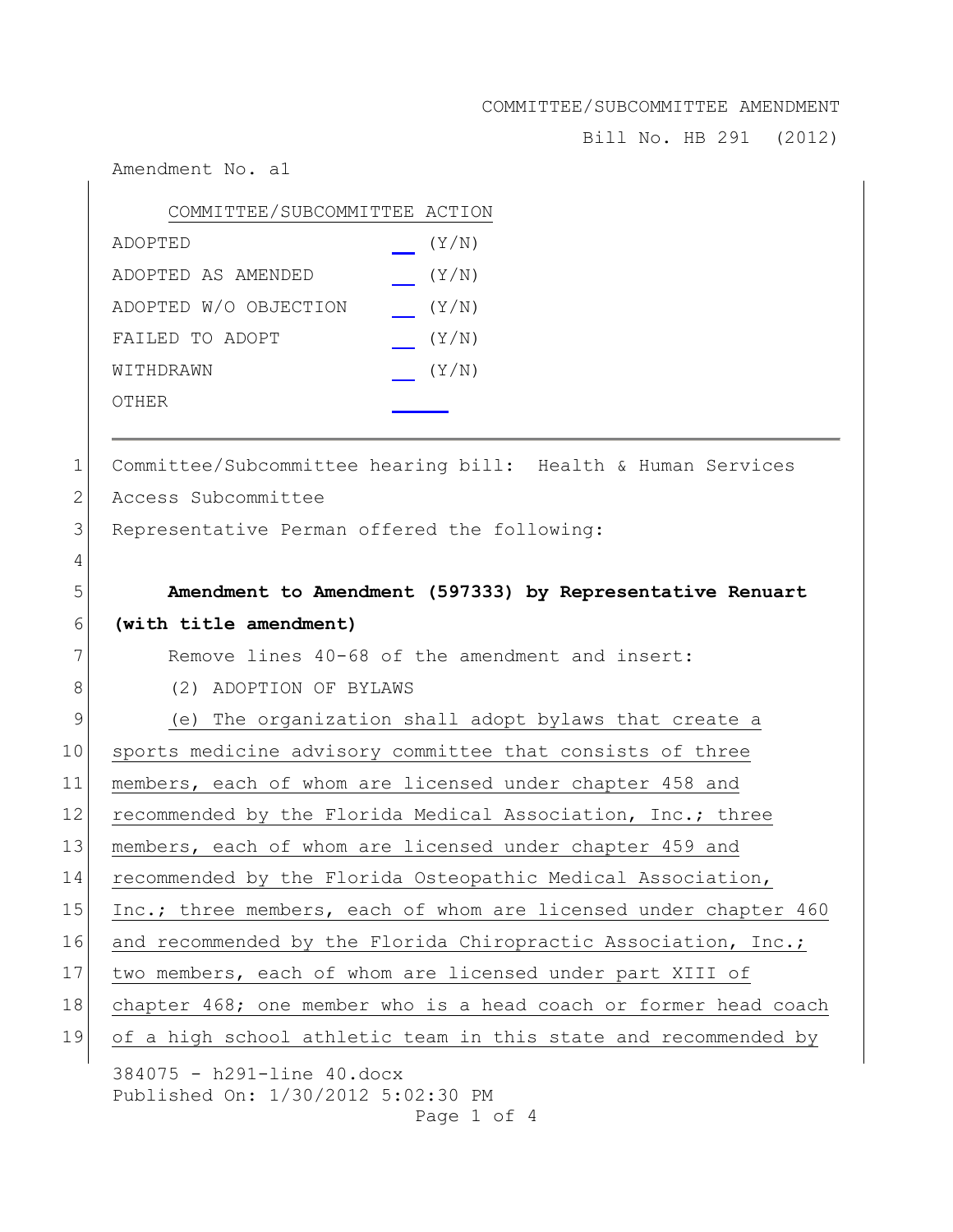Bill No. HB 291 (2012)

Amendment No. a1 20 the Florida Athletic Coaches Association, Inc.; and one member 21 who is a principal or former principal of a high school in this 22 state and recommended by the Florida School Boards Association,  $23$  Inc. 24 (f) The organization shall adopt bylaws or policies that 25 require the parent of a student who is participating in 26 interscholastic athletic competition or who is a candidate for 27 an interscholastic athletic team to sign and return an informed 28 consent form that explains the nature and risk of concussion and 29 head injury, including the risk of continuing to play after 30 sustaining a concussion or head injury, each year before 31 participating in interscholastic athletic competition or 32 engaging in any practice, tryout, workout, or other physical 33 activity associated with the student's candidacy for an 34 interscholastic athletic team. 35 (g) The organization shall adopt bylaws or policies that 36 require each student athlete who is suspected of sustaining a 37 concussion or head injury in a practice or competition to be 38 immediately removed from the activity. A student athlete who has 39 been removed from an activity may not return to practice or 40 competition until the student receives written medical clearance 41 to return stating that the student athlete no longer exhibits 42 signs, symptoms, or behaviors consistent with a concussion or 43 other head injury. Medical clearance must be authorized by a 44 physician licensed under chapter 458, chapter 459, or chapter 45 460, or by the appropriate health care professional trained in 46 the diagnosis, evaluation, and management of concussions as

384075 - h291-line 40.docx Published On: 1/30/2012 5:02:30 PM Page 2 of 4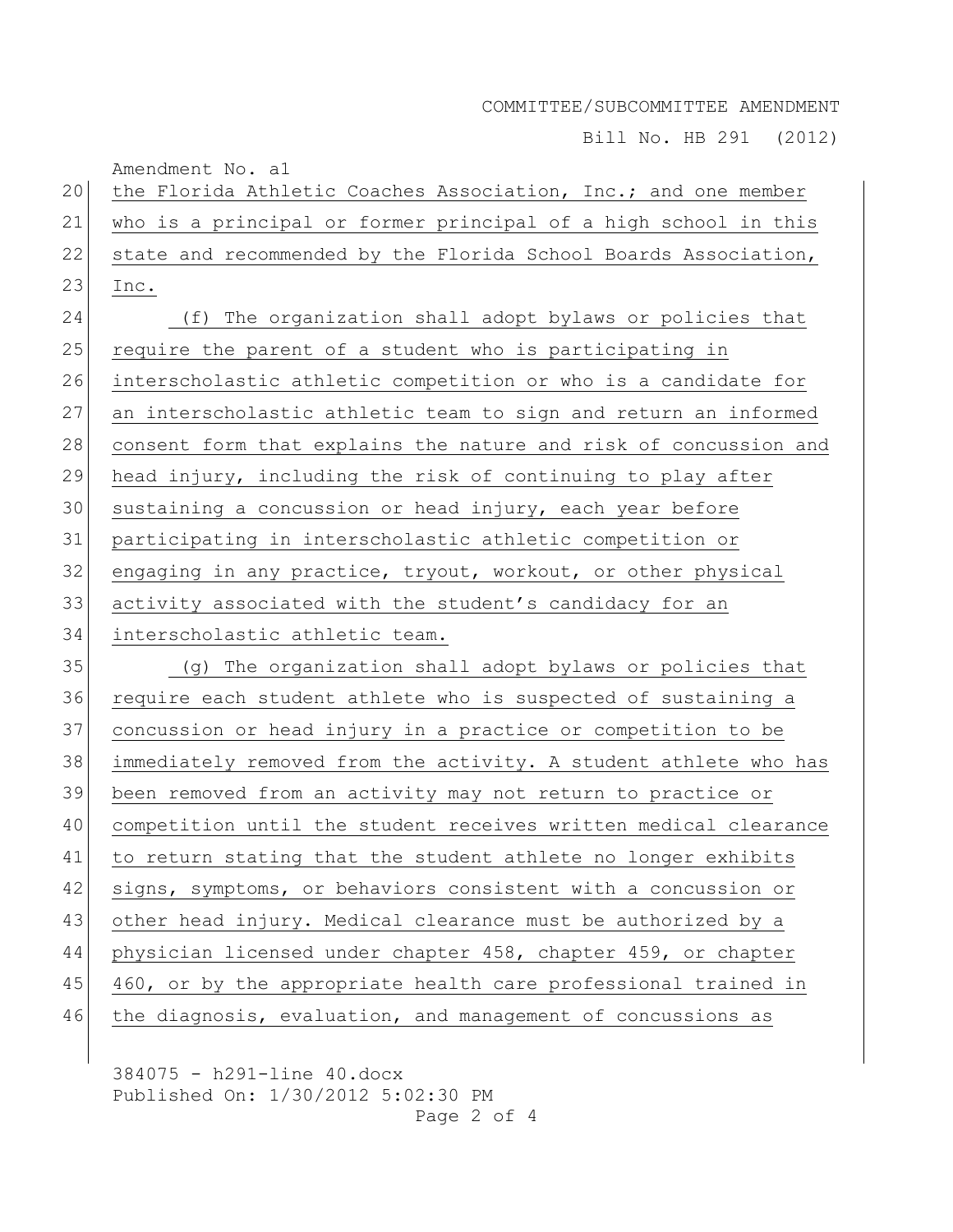Bill No. HB 291 (2012)

| 47 | Amendment No. al<br>defined by the Sports Medicine Advisory Committee of the Florida |
|----|--------------------------------------------------------------------------------------|
| 48 | High School Athletic Association.                                                    |
| 49 |                                                                                      |
| 50 |                                                                                      |
| 51 |                                                                                      |
| 52 |                                                                                      |
| 53 |                                                                                      |
| 54 | TITLE AMENDMENT                                                                      |
| 55 | Remove lines 74-84 of the amendment and insert:                                      |
| 56 | 943.0438, F.S.; requiring an independent sanctioning                                 |
| 57 | authority for a youth athletic team to adopt guidelines to                           |
| 58 | inform youth athletes and their parents of the nature and                            |
| 59 | risk of certain head injuries; requiring that a signed                               |
| 60 | consent form be obtained before the youth participates in                            |
| 61 | athletic practices or competitions; requiring that a youth                           |
| 62 | athlete be immediately removed from an athletic activity                             |
| 63 | following a suspected head injury; requiring medical                                 |
| 64 | clearance before the youth resumes athletic activities;                              |
| 65 | requiring that a physician or a health care professional                             |
| 66 | trained in the diagnosis, evaluation, and management of                              |
| 67 | concussions authorize the medical clearance; amending s.                             |
| 68 | 1006.20, F.S.; requiring the Florida High School Athletic                            |
| 69 | Association or an organization that governs athletics to                             |
| 70 | adopt bylaws that create a sports medicine advisory                                  |
| 71 | committee; providing membership of the committee; requiring                          |
| 72 | the association or the organization to adopt bylaws or                               |
| 73 | policies to inform student athletes and their parents of                             |
| 74 | the nature and risk of certain head injuries; requiring                              |
|    | 384075 - h291-line 40.docx<br>Published On: 1/30/2012 5:02:30 PM                     |

Page 3 of 4